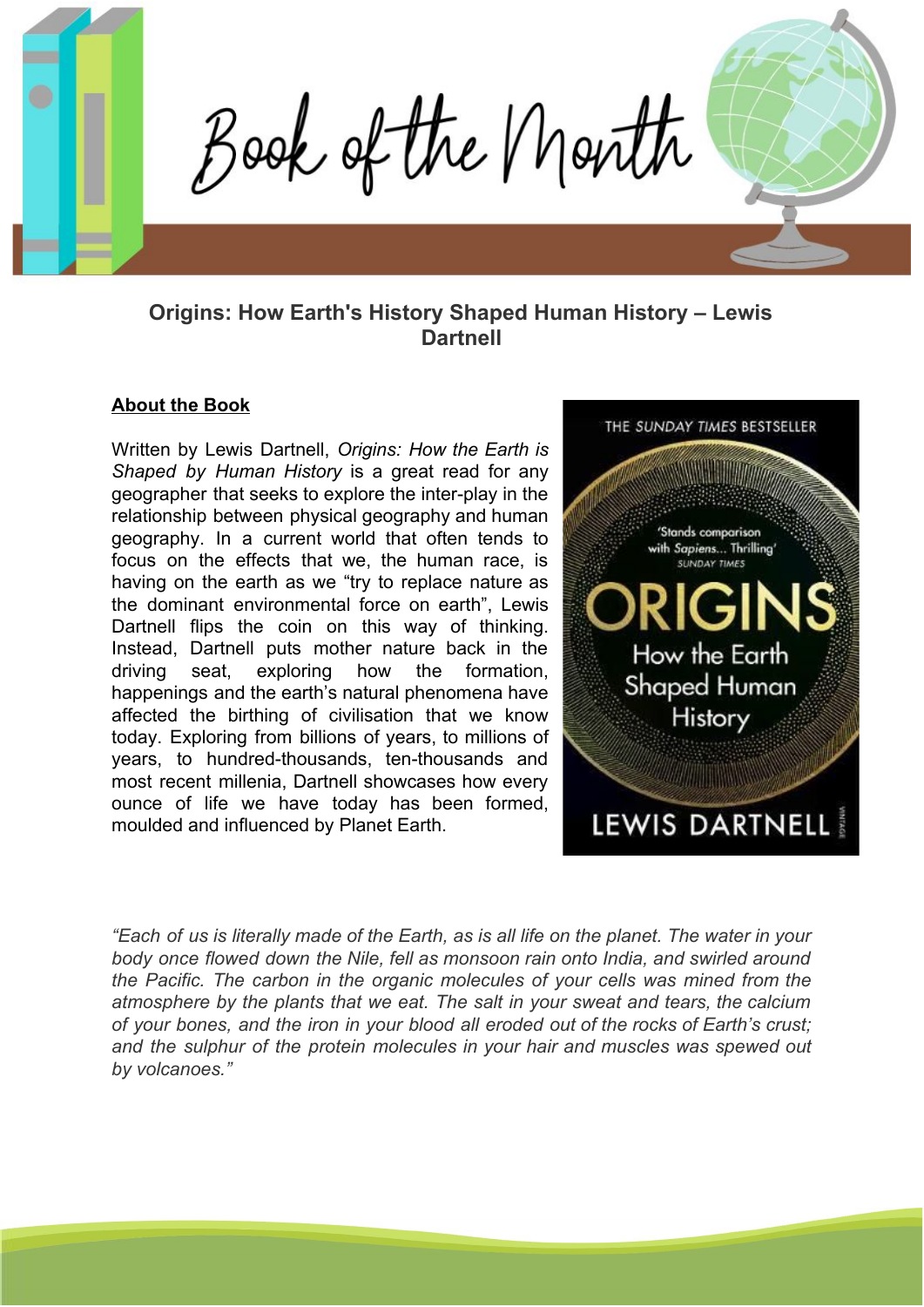## **Possible Ways to Incorporate the Book into your Practice**

## **A Potential Curriculum link(s) with History?**

Origins covers a vast majority of Physical Geography – upon reading the book, you can brush up on how these physical processes work but more importantly apply that knowledge to how it formed the world we know today.

## **Global Atmospheric Circulation Currents – A potential curriculum link with History?**

A ship can only sail the way the wind blows behind it. *Origins* explores how the earth's global atmospheric circulation gave certain countries a head start in advancement. The way nature transports it's winds around the planet would lead to what countries could explore which regions, what trade routes formed on behalf of these trade winds and how this would eventually lead to a 'cog of profits' as naval ships would slave-trade, then trade materials and how these winds would effectively become a highly profitable for countries such as the UK, Spain and the USA's west coast.

### **Milankovitch Cycles/Ice Ages**

Exploring how the earth's past climates have affected the biomes, ecosystems and planetary life inhabiting it at the time. Over the last 2.6 billion years, the average conditions have been icy. However, the Quaternary period is an exceptionally unstable time for the planet's climate. At present, we're currently living through an interglacial period with relatively warm conditions, shrunken ice caps and consequently high sea levels. Learn how the Milankovitch Cycles has thrown the earth in and out of these glacial (cold) and interglacial (warm) periods. What effect has this had on the spread of mammals and plant species? How was this affected the habitable and inhabitable land available at the time? The complete birthing and demise of certain ecosystems.

### **Tectonics**

As Dartnell explores how the planet's tectonic plates interact around the world, he applies how the earth's tectonic activity birth the ideal conditions for us, as a species, to thrive. To the very kick start of our evolution, caused by the land masses swelling and bursting out "like a huge" in the eastern regions of Africa, providing humans with the newly adapted land to flourish. Furthermore, how tectonics also births the fertile soil that allowed the coining of agriculture to start.